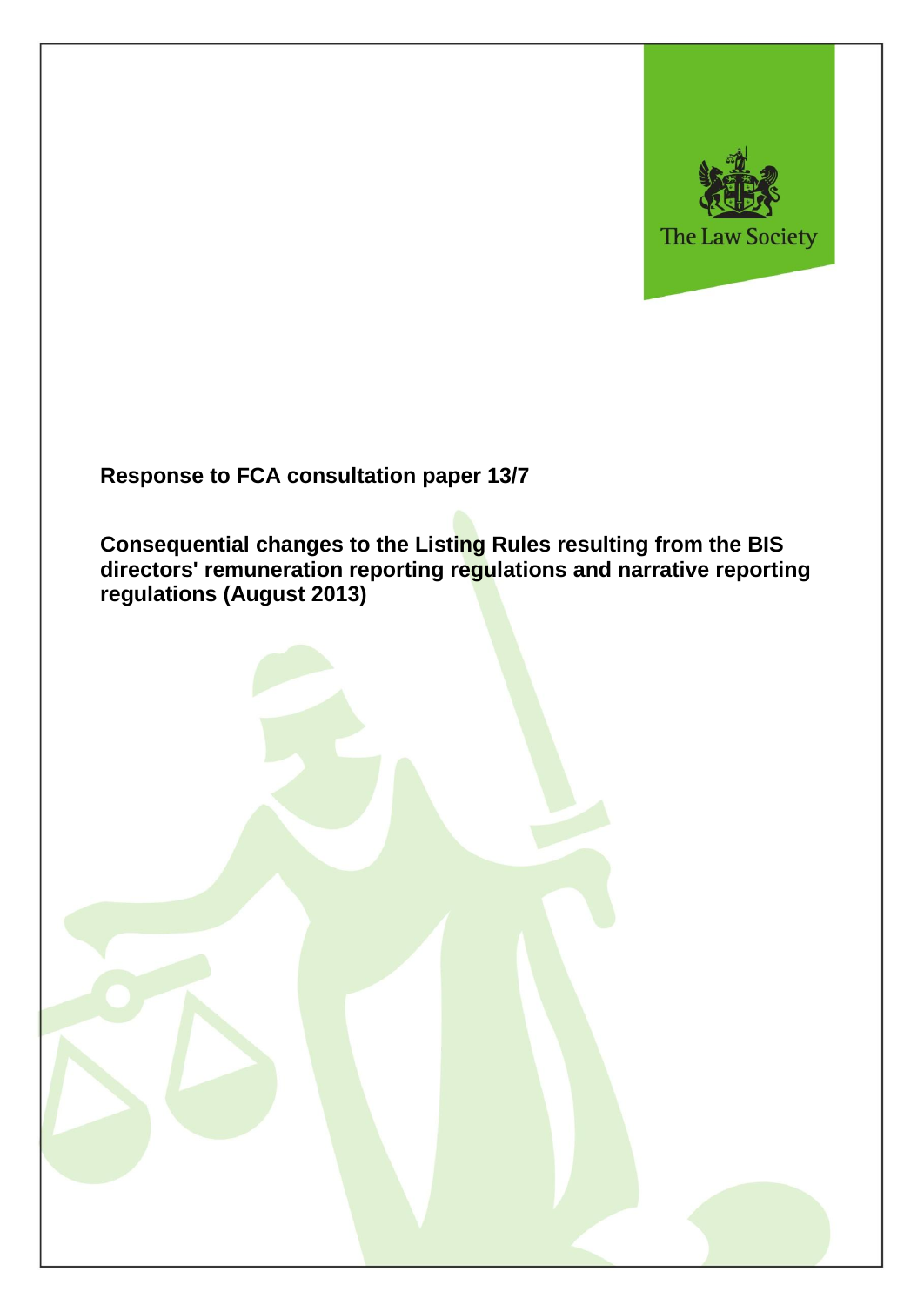## **Introduction**

This response has been prepared by the Listing Rules Joint Working Party of the Company Law Committees of the Law Society of England and Wales and the City of London Law Society.

The Law Society of England and Wales is the representative body of over 120,000 solicitors in England and Wales. The Society negotiates on behalf of the profession and makes representations to regulators and Government in both the domestic and European arena. This response has been prepared on behalf of the Law Society by members of the Company Law Committee.

The City of London Law Society (**CLLS**) represents approximately 13,000 City lawyers through individual and corporate membership including some of the largest international law firms in the world. These law firms advise a variety of clients from multinational companies and financial institutions to Government departments, often in relation to complex, multi-jurisdictional legal issues. The CLLS responds to a variety of consultations on issues of importance to its members through its 17 specialist committees.

The Listing Rules Joint Working Party is made up of senior and specialist corporate lawyers from both the Law Society and the CLLS who have a particular focus on the Listing Rules (LR) and the UK Listing Regime.

We set out below our responses to the questions in Annex 3 of the Financial Conduct Authority (the "**FCA**") consultation paper (13/7) regarding the consequential changes to the Listing Rules resulting from the BIS Directors' remuneration reporting regulations and narrative reporting regulations (the "**BIS Regulations**"), (the "**Consultation Paper**").

## **1. General comments**

Subject to our comments in section 2 of this response, we agree with each of the proposals set out in questions 1-7 in Annex 3 of the Consultation Paper.

## **2. Proposed timing for the implementation of the revised Listing Rules**

We wish to query the FCA's proposed timing for the amendments to the Listing Rules to take effect. In paragraphs 3.11 and 3.12 of the Consultation Paper, the FCA states that, subject to feedback, it intends to implement the proposed changes to the Listing Rules on 1 January 2014 and consequently, the revised Listing Rules will apply to premium listed issuers incorporated in the UK with a year-end on or after this date. This means that premium listed issuers with a year-end falling on or within the period 30 September 2013 to 31 December 2013 (the "**Transitional Period**") will have to comply with the existing requirements under the Listing Rules and the new BIS Regulations in relation to their relevant annual accounts.

Since the whole purpose of the rule change is to avoid issuers having to comply with two sets of overlapping regulations, we suggest that it would be more logical to allow all issuers to comply with the changed Listing Rules, once they have been brought into effect, for financial years ending on or after 30 September 2013 but make it compulsory for them to do so for financial years ending on or after 1 January 2014. In practice, issuers with a financial year end during the Transitional Period are most unlikely to be in a position to publish their 2013 accounts before 1 January 2014.